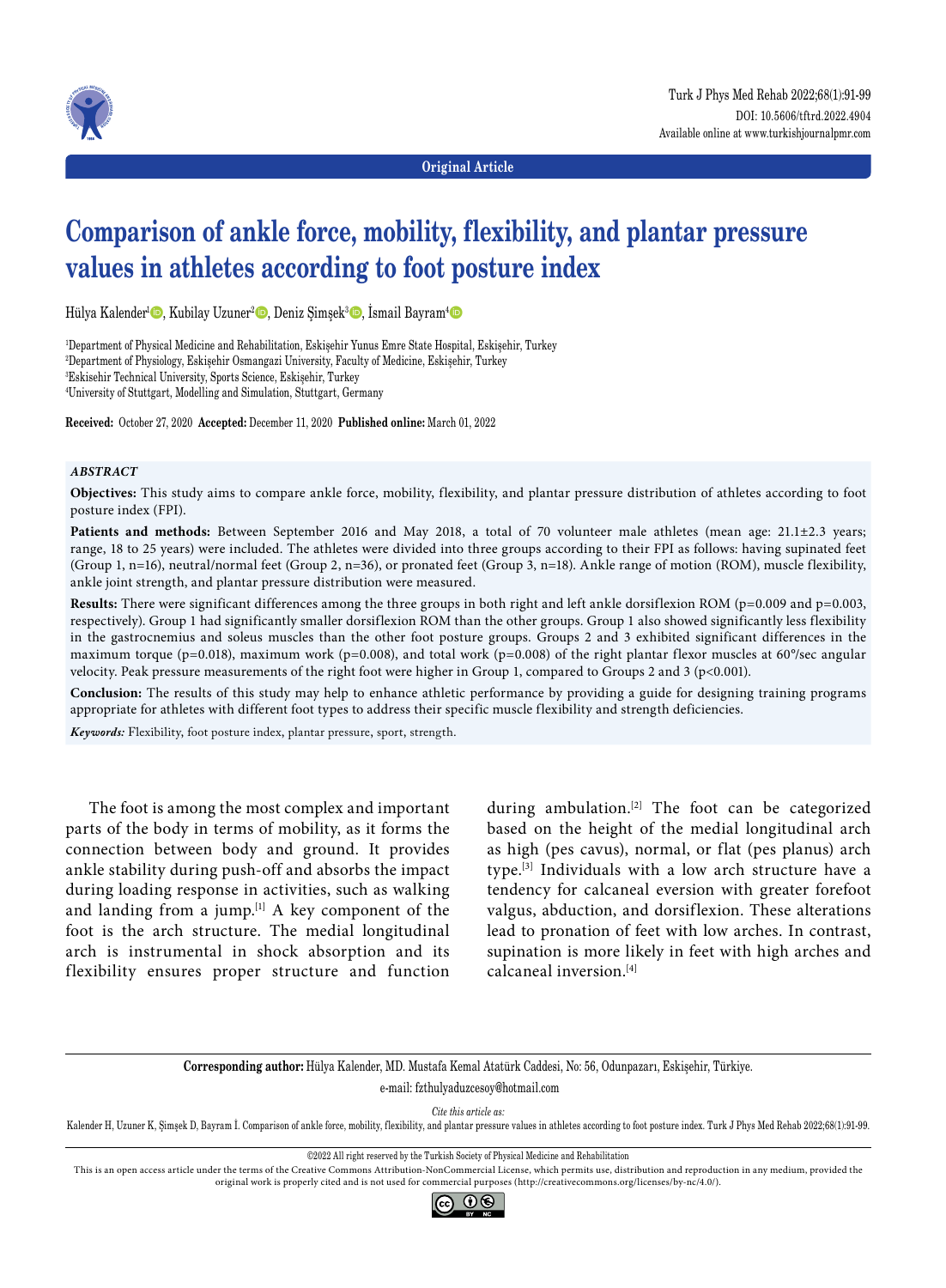Many factors can lead to the development of pes planus or pes cavus, including abnormalities of the foot bones, dysfunction or weakness of the foot muscles, shortened Achilles tendon, ligament laxity, and tightness or contracture of the calf muscles.<sup>[5,6]</sup> Foot and ankle muscle strength has a major role in supporting the arch structure.<sup>[7]</sup> Wang and Crompton<sup>[8]</sup> reported that a high arch reduces plantar muscle strength and power in aponeurosis. Murley et al.<sup>[6]</sup> observed more tibialis posterior and tibialis anterior muscle activity in individuals with pes planus, compared to healthy individuals. Mobility and flexibility of the ankle joint are the other main factors affecting foot posture. Many lower-extremity overuse injuries have been associated with limited ankle joint dorsiflexion.<sup>[9-11]</sup>

Information derived from the plantar pressure systems is vital in various applications, such as gait and posture research, diagnosis of foot arch problems, footwear insole design, sport biomechanics, injury prevention, and creation of patient-specific training plans. These systems enable plantar pressure distribution monitoring during normal gait and/or different tasks to provide insight into how load is transferred in different parts of the weight-bearing limb.[12] Plantar pressure is also related to lower extremity posture<sup>[13]</sup> and several studies have examined the association between plantar pressure and abnormal foot posture (e.g., hallux valgus, pes planus).[13-16] In the current literature, there are insufficient data regarding differences in ankle mobility, flexibility, strength, and plantar pressure among athletes and how these variables differ with foot arch posture (i.e., high, normal, and flat). In the present study, we hypothesized that athletes with different foot posture index (FPI) would exhibit different ankle joint strength, mobility, flexibility, and plantar pressure distribution. We, therefore, aimed to compare ankle strength, mobility, flexibility, and plantar pressure distribution in athletes with different foot arch postures. Determination of possible differences in these variables according to arch type may provide researchers and practitioners a better understanding of the effects of *(i)* abnormal plantar pressure, *(ii)* muscle strength, *(iii)* mobility, and *(iv)* flexibility on foot morphology.

# **PATIENTS AND METHODS**

This monocentric, cross-sectional study was conducted at Anadolu University, Faculty of Sports Sciences, between September 2016 and May 2018. A total of 70 volunteer male athletes (mean age: 21.1±2.3 years; range, 18 to 25 years) including basketball, volleyball, handball, football, rugby players, and runners were included. The athletes were divided into three groups according to their FPI as follows: Group 1, supinated feet (n=16); Group 2, neutral feet (n=36); and Group 3, pronated feet (n=18). Exclusion criteria included a history of lower-extremity surgery, major trauma, or orthopedic injury (e.g., bursitis, tendinopathy, plantar fasciitis, ligament injuries) and presence of any systemic disease that could affect plantar pressure distribution and/or the morphological and mechanical properties of the intrinsic foot muscles (e.g., diabetes, connective tissue disorders). A written informed consent was obtained from each participant. The study protocol was approved by the Eskişehir Osmangazi University Non-Invasive Clinical Research Ethics Committee (No: 80558721/G-166, Date: 12.05.2017). The study was conducted in accordance with the principles of the Declaration of Helsinki.

## **Assessment of foot posture index**

Foot posture during full weight-bearing was assessed using the FPI-6, $[17]$  which was shown to have acceptable validity<sup>[18]</sup> and good intra-rater reliability.[19] The FPI-6 yields a composite score obtained by summing six sub-measurements: supra- and infra-lateral malleolar curvature, talar head palpation, calcaneal frontal plane position, talonavicular joint prominence, medial longitudinal arch height and congruence, and forefoot abduction/ adduction.<sup>[20]</sup> According to the total score and reference values suggested by Redmond, [17] feet were classified as pronated (+6 to +9), neutral (0 to +5) or supinated (-1 to -4), (Figure 1).

# **Measurement of ankle joint range of motion (ROM)**

The ankle joint ROM was measured using a manual goniometer in two axes: inversion/eversion and plantar flexion/dorsiflexion. For measurements of plantar/ dorsiflexion, the goniometer pivot point was placed at the lateral malleolus and the fixed arm was kept parallel to the lateral midline of the fibula, while the movable arm was followed by the lateral midline of the fifth metatarsal bone.<sup>[21]</sup> For measurements of inversion/eversion, the pivot point of the goniometer was placed in the lateral-medial direction of the foot at the level of metatarsal heads, the fixed arm was parallel to the lateral midline of the leg, and the movable arm was parallel to the plantar face of the foot.<sup>[22]</sup>

### **Measurement of foot muscle flexibility**

Flexibility of the muscles acting on the ankle was measured with a tape and goniometer. For tibialis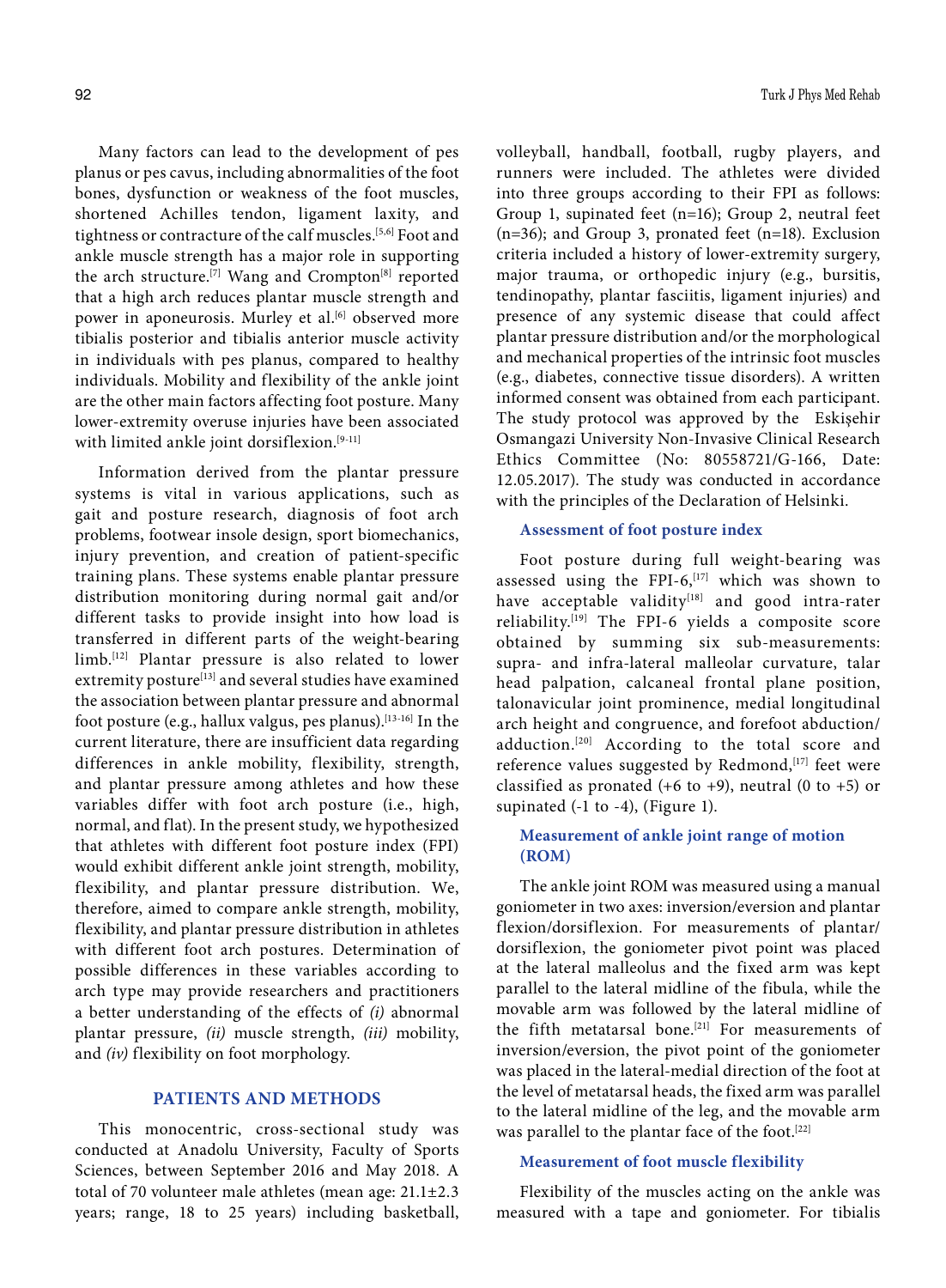

**Figure 1.** Assessment of foot posture index.

anterior flexibility, the participant sat on a platform with knees extended and was asked to perform plantar flexion as much as possible. The distance between the floor and the first toe was measured with a tape measure.[23] Soleus and gastrocnemius muscle flexibility was measured while standing, using a manual goniometer.<sup>[24]</sup> For soleus muscle flexibility, the participant was in stride standing position with no shoes. Goniometer landmarks were the inferior tip of the lateral malleolus and midline of the lateral aspect

of the head of the fibula. The participant bent their knee forward in line with the second toe, until heel contact was lost or there was pain around the ankle joint. The test was repeated while maintaining knee extension throughout for gastrocnemius muscle.<sup>[24]</sup>

## **Measurement of ankle joint strength**

Strength of the ankle dorsiflexor muscles (extensor hallucis longus, extensor digitorum longus, tibialis anterior), ankle plantar flexor

| <b>TABLE 1</b><br>Demographic and baseline characteristics of the athletes |                               |                                                         |                             |                                            |                              |                                            |               |
|----------------------------------------------------------------------------|-------------------------------|---------------------------------------------------------|-----------------------------|--------------------------------------------|------------------------------|--------------------------------------------|---------------|
|                                                                            | Group 1<br>Supinated $(n=16)$ |                                                         | Group 2<br>Neutral $(n=36)$ |                                            | Group 3<br>Pronated $(n=18)$ |                                            |               |
|                                                                            | $Mean \pm SD$                 | Median                                                  | $Mean \pm SD$               | Median                                     | $Mean \pm SD$                | Median                                     | $\mathcal{P}$ |
| Foot Posture Index<br>Right<br>Left                                        |                               | $-2.00$ ( $-3.00$ $-1.00$ )<br>$-2.00$ $(-3.00 - 1.25)$ |                             | $2.00(1.00 - 4.00)$<br>$3.00(2.00 - 3.75)$ |                              | $6.00(6.00 - 8.00)$<br>$6.50(6.00 - 7.25)$ | $0.001*$      |
| Age (year)                                                                 | $20.9 \pm 2.1$                |                                                         | $21.2 \pm 2.5$              |                                            | $21.9 \pm 3.6$               |                                            | 0.836         |
| Weight (kg)                                                                | $69.9 + 9.2$                  |                                                         | $70.9 \pm 12.1$             |                                            | $64.6{\pm}9.8$               |                                            | 0.134         |
| Height (cm)                                                                | $1.7 \pm 0.1$                 |                                                         | $1.7 \pm 0.1$               |                                            | $1.7 \pm 0.1$                |                                            | 0.857         |
| BMI (kg/m <sup>2</sup> )                                                   | $22.4 \pm 1.9$                |                                                         | $22.5 \pm 2.2$              |                                            | $22.1 \pm 2.5$               |                                            | 0.843         |
| Experience (year)                                                          | $7.4 \pm 3.3$                 |                                                         | $7.7 + 4.6$                 |                                            | $6.4 \pm 3.6$                |                                            | 0.559         |
| Training frequency (week)                                                  |                               | $4.00(3.00 - 4.75)$                                     |                             | $4.50(3.00 - 5.75)$                        |                              | $4.50(3.00 - 5.25)$                        | 0.853         |
| Training duration (h)                                                      |                               | $2.00(1.34 - 2.00)$                                     |                             | $2.00(1.30 - 2.00)$                        |                              | $2.00(2.00 - 2.00)$                        | 0.567         |
| SD: Standard deviation; BMI: Body mass index; * All groups are different.  |                               |                                                         |                             |                                            |                              |                                            |               |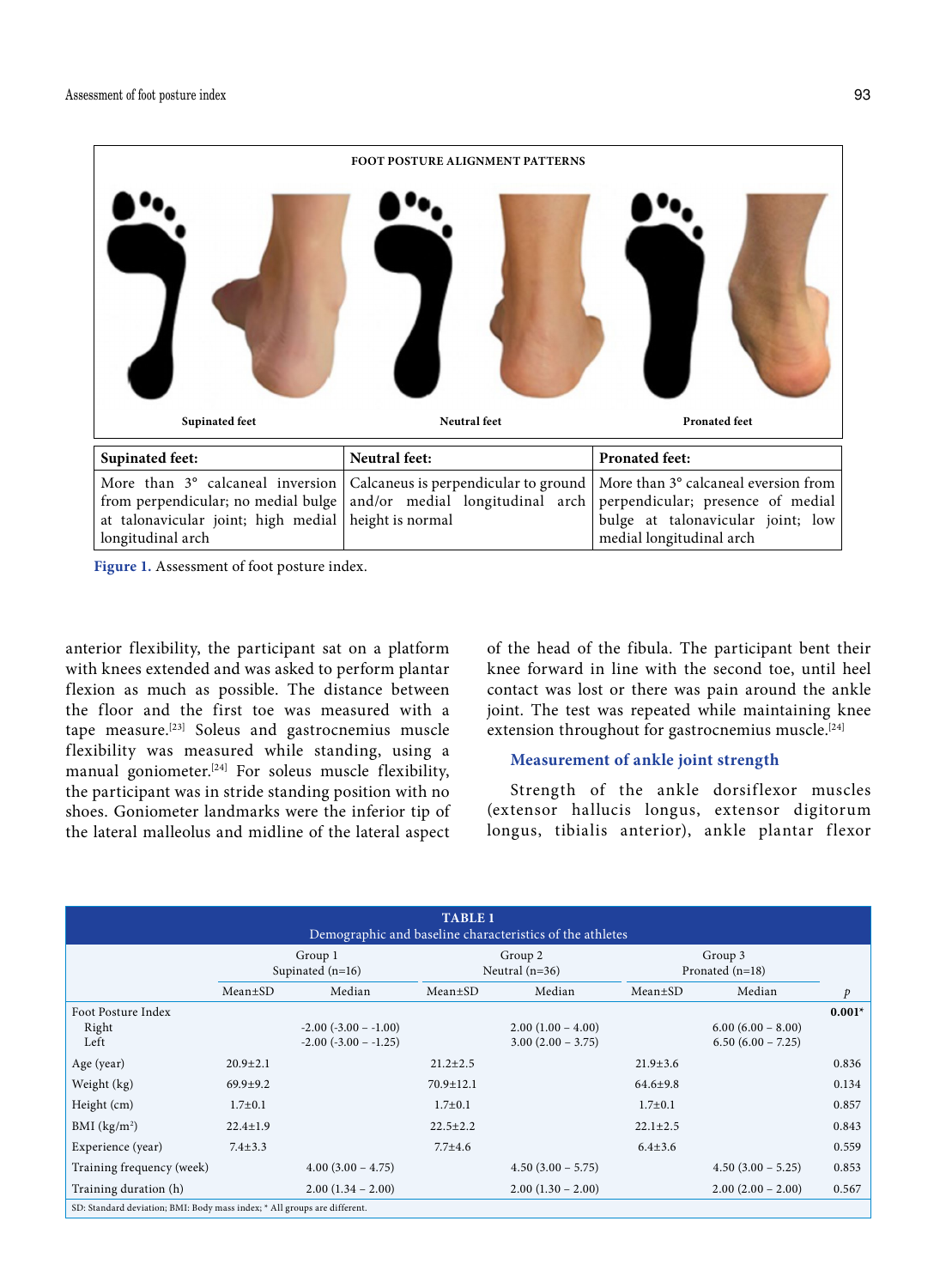muscles (soleus, gastrocnemius, plantaris, tibialis posterior, peroneus longus and brevis), ankle invertor muscles (flexor hallucis longus, flexor digitorum longus, tibialis posterior and anterior), and ankle evertor muscles (peroneus longus, brevis, tertius) were measured at 60°/sec angular velocity, three repetitions submaximal and five repetitions maximal and 10 repetitions maximal at 240°/sec angular velocity using an IsoMed 2000 (D&R GmbH, Hemau, Germany) isokinetic dynamometer. There was a 30-sec rest period between maximal and submaximal repetitions.[25] The athletes included in the study were allowed to warm up on a Monark 894 E Peak Bike (Monark Exercise AB, Vansbro, Sweden) for 15 min before isokinetic strength measurement. During measurements, the athletes received continuous verbal encouragement to sustain their motivation. The data were recorded using the computer program of the isokinetic dynamometer during the measurements. Maximum torque, maximum work, and total work values (Nm) were documented for further analysis.

# **Measurement of plantar pressure**

Plantar pressure in standing position was measured using the EMED®-XL plantar pressure system (Novel GmbH, Munich, Germany; dimensions: 1529×504 mm<sup>2</sup>; sensor area: 1440×440 mm<sup>2</sup>; sensor number: 25,344) at a sampling frequency of 100 Hz. Before each measurement, the system was calibrated as per manufacturer's recommendations. Familiarization protocols were conducted for static balance tests. During the static pressure test, participants performed two bilateral stances for 30 sec with 2 min resting time between trials.[26] Static standing results were averaged automatically by the EMED software. All static variables were measured for the whole foot: peak pressure (kPa), maximum force (F), contact area (cm<sup>2</sup>), and contact time (ms).

## **Statistical analysis**

Statistical analysis was performed using the SPSS version 23.0 software (IBM Corp., Armonk, NY, USA). Normality of data distributions was assessed using the Kolmogorov–Smirnov test. Continuous data for quantitative variables were expressed in mean  $\pm$  standard deviation (SD) for normally distributed data and in median (25<sup>th</sup>-75<sup>th</sup> percentile) for non-normally distributed data. Categorical data were expressed in number and frequency. Comparisons between groups were performed with one-way analysis of variance (ANOVA) for normally distributed variables and Kruskal-Wallis test for non-normally distributed variables. The Tukey or Tamhane's T2 post-hoc tests were used according to the homogeneity of variances of the groups in one-way ANOVA, while the Bonferroni post-hoc method was used for multiple comparisons in Kruskal-Wallis test. A *p* value of <0.05 was considered statistically significant.

## **RESULTS**

Demographic and baseline characteristics of the participants are shown in Table 1. There were no significant differences among the groups in demographic and baseline characteristics (p>0.05).

Comparison of the ankle joint ROM showed significant differences among the groups in right ankle ROM in dorsiflexion (p=0.009) and eversion (p=0.044) (Figure 2a, b). Group 1 demonstrated significantly lower left ankle ROM in dorsiflexion compared to Group 2 (Figure 2c). There was no significant difference in the other ROM measurements of both ankles among the groups.

Group 1 exhibited less flexibility than Group 2 in the right soleus muscle (p=0.014) (Figure 3a) and left soleus muscle (p=0.032) (Figure 3b). Flexibility of the left gastrocnemius muscle was higher in Group 3 than Group 1 (p=0.036) (Figure 3c). There was no significant difference in the other flexibility measurements among the groups.

Group 3 demonstrated significantly lower maximum torque, maximum work, and total work values of the right plantar flexor muscles at 60°/sec angular velocity, compared to Group 2 (p<0.05) (Figure 4a-c). There were also significant differences between the Groups 2 and 3 in terms of total work values of the left plantar flexor muscles at 60°/sec angular velocity (p=0.045) (Figure 4d). Group 1 demonstrated significantly lower right evertor muscle strength than Group 2 for total work values at 240°/sec angular velocity (p=0.036) (Figure 4a), while Group 3 had lower total work values of the left invertor muscles at 60°/sec angular velocity compared to Group 2 ( $p=0.032$ ) (Figure 4f). There was no significant difference in the other muscle strength measurements of both ankles.

Group 1 demonstrated a significantly higher peak pressure in the right foot than Groups 2 and 3 (p<0.001) (Figure 5a), while Group 3 demonstrated a significantly lower peak pressure in the left foot than Group 1 ( $p=0.012$ ) (Figure 5b). There was no significant difference in the other plantar pressure measurements among the groups.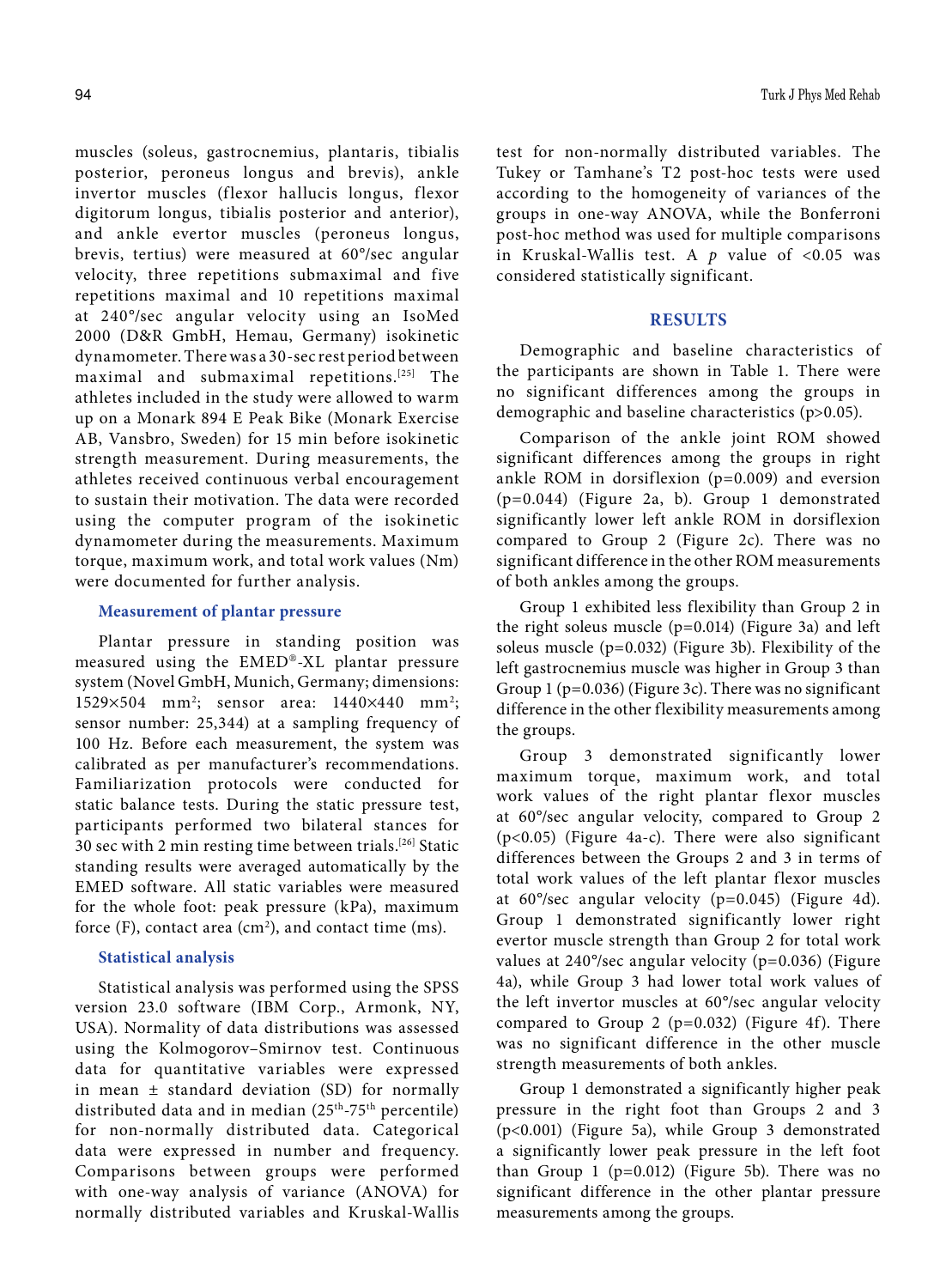



**Figure 2.** Comparison of ankle dorsiflexion and eversion range of motion (ROM) values of athletes in Group 1 (supinated feet), Group 2 (neutral feet), and Group 3 (pronated feet). **(a)** Right ankle dorsiflexion ROM; \* p<0.05 Group 1 *vs.* 2, Group 1 *vs.* 3. **(b)** Right ankle eversion ROM; \* p<0.05 Group 1 *vs.* 2. **(c)** Left ankle dorsiflexion ROM; \* p<0.05 Group 1 *vs.* 2.

**Figure 3.** Comparison of the flexibility values of the athletes in Group 1 (supinated feet), Group 2 (neutral feet), and Group 3 (pronated feet). **(a)** Right soleus muscle flexibility; \* p<0.05 Group 1 *vs.* 2. **(b)** Left soleus muscle flexibility; \* p<0.05 Group 1 *vs.* 2. **(c)** Left gastrocnemius muscle flexibility;  $*$  p<0.05 Group 1 vs. 3.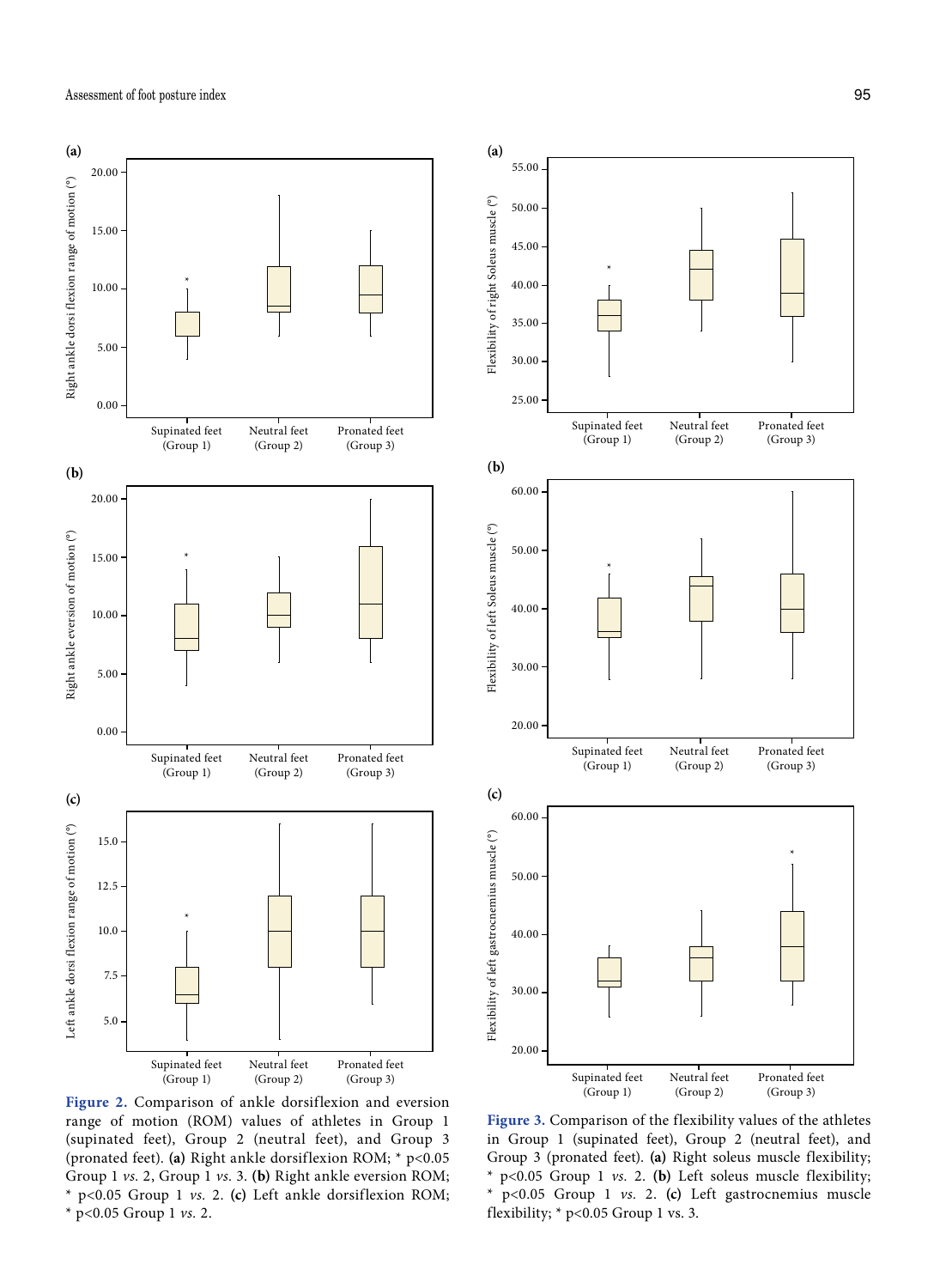

**Figure 4.** Comparison of muscle strength values at angular velocity of 60°/sec or 240°/sec among athletes in Group 1 (supinated feet), Group 2 (neutral feet), and Group 3 (pronated feet). **(a)** Maximum torque of right plantar flexor muscles at 60°/sec angular velocity; \* p<0.05 Group 2 *vs.* 3. **(b)** Maximum work of right plantar flexor muscles at 60°/sec angular velocity; \* p<0.05 Group 2 *vs.* 3. **(c)** Total work of right plantar flexor muscles at 60°/sec angular velocity; \* p<0.05 Group 2 *vs.* 3. **(d)** Total work of left plantar flexor muscles at 60°/sec angular velocity; \* p<0.05 Group 2 *vs.* 3. **(e)** Total work of right evertor muscles at 240°/sec angular velocity; \* p<0.05 Group 1 *vs.* 2. **(f)** Total work of left invertor muscles at 60°/sec angular velocity; \* p<0.05 Group 2 *vs.* 3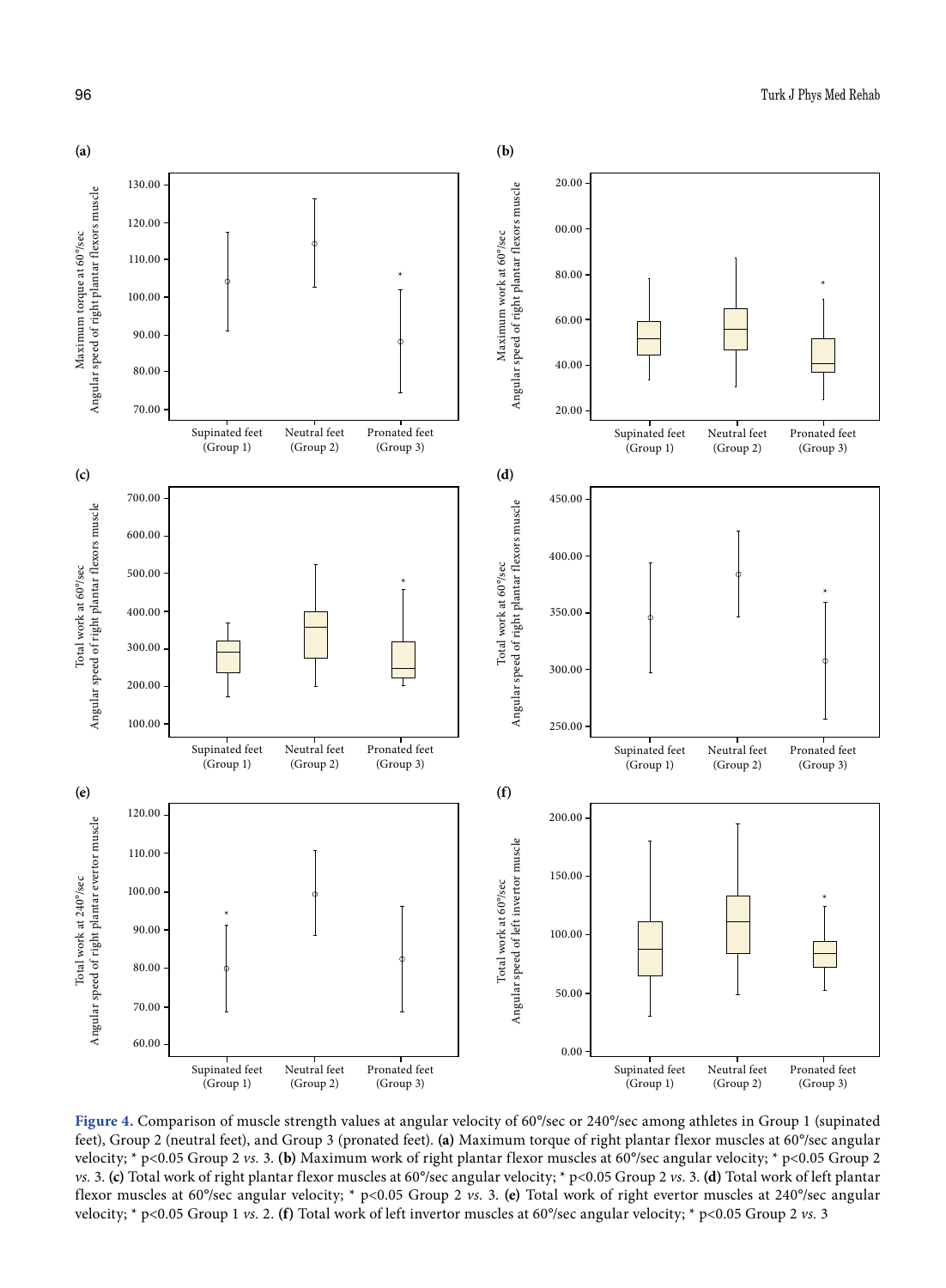

Figure 5. Comparison of the static peak plantar pressure values of athletes in Groups 1 (supinated feet), 2 (neutral feet), and 3 (pronated feet). **(a)** Static peak pressure values of the right foot; \* p<0.05 Group 1 *vs.* 2 and Group 1 *vs.* 3. **(b)** Static peak pressure values of the left foot; \* p<0.05 Group 1 *vs.* 3.

## **DISCUSSION**

In this study, we compared the ankle joint ROM, strength, muscle flexibility, and plantar pressure distribution among athletes with different FPI. As hypothesized, the results showed that dorsiflexion ROM significantly differed between each of the three foot posture categories, with Group 1 (supinated feet) showing significantly less dorsiflexion ROM than the other groups. Our results are consistent with previous studies.<sup>[27]</sup> Cornwall and McPoil<sup>[27]</sup> reported that individuals with limited mediolateral or vertical mobility tended to have higher dorsal arches compared to those with more foot mobility. These findings are also consistent with previous studies reporting that individuals with flatter arches have a greater foot mobility compared to those with higher arches.[28,29] Zifchock et al.<sup>[29]</sup> showed that pes cavus feet tended to be stiffer, while pes planus feet were more flexible.

In the current study, our results also demonstrated a significant difference in gastrocnemius and soleus muscle flexibility among the groups, further supporting our study hypothesis. Group 1 showed significantly less flexibility of the gastrocnemius and soleus muscles than the other foot posture groups. The gastrocnemius and soleus muscles of athletes with supinated foot posture are less flexible than athletes with normal and pronated foot posture, which may explain the lower ankle dorsiflexion ROM. Our results support the findings of Rowlett et al.,[30] who also suggested that greater flexibility of the gastrocnemius and soleus muscles increased dorsiflexion ROM. Furthermore, our results have several similarities with those of Justine et al.,<sup>[31]</sup> who observed that dorsiflexion was more limited in individuals with supinated feet than individuals with normal and pronated feet. The results of this study and more recent evidence suggest that insufficient dorsiflexion ROM may be a contributing factor in ankle and foot injuries.[32] In addition, several studies have suggested that decreased lower extremity flexibility in runners may be associated with higher risk of Achilles tendon injuries.[33,34] Based on our results, we believe that athletes with supinated feet should perform exercises to increase foot mobility and flexibility of the gastrocnemius and soleus muscles.

Our results highlighted that plantar flexor and invertor muscle strength significantly differed between neutral and pronated feet. Plantar flexor and invertor muscle strength was lower in the pronated feet than the other foot postures. This finding may be responsible for the reduced medial arch height in foot pronation. Considering studies on the role of muscles in arch height, Morita et al.<sup>[35]</sup> reported that a lower arch was detrimental to both intrinsic and extrinsic foot muscles, including the abductor hallucis and posterior tibial muscles. Our findings showed lower plantar flexor muscle strength in Group 3 than Group 1. These values are consistent with those reported by Snook<sup>[36]</sup> in a study demonstrating a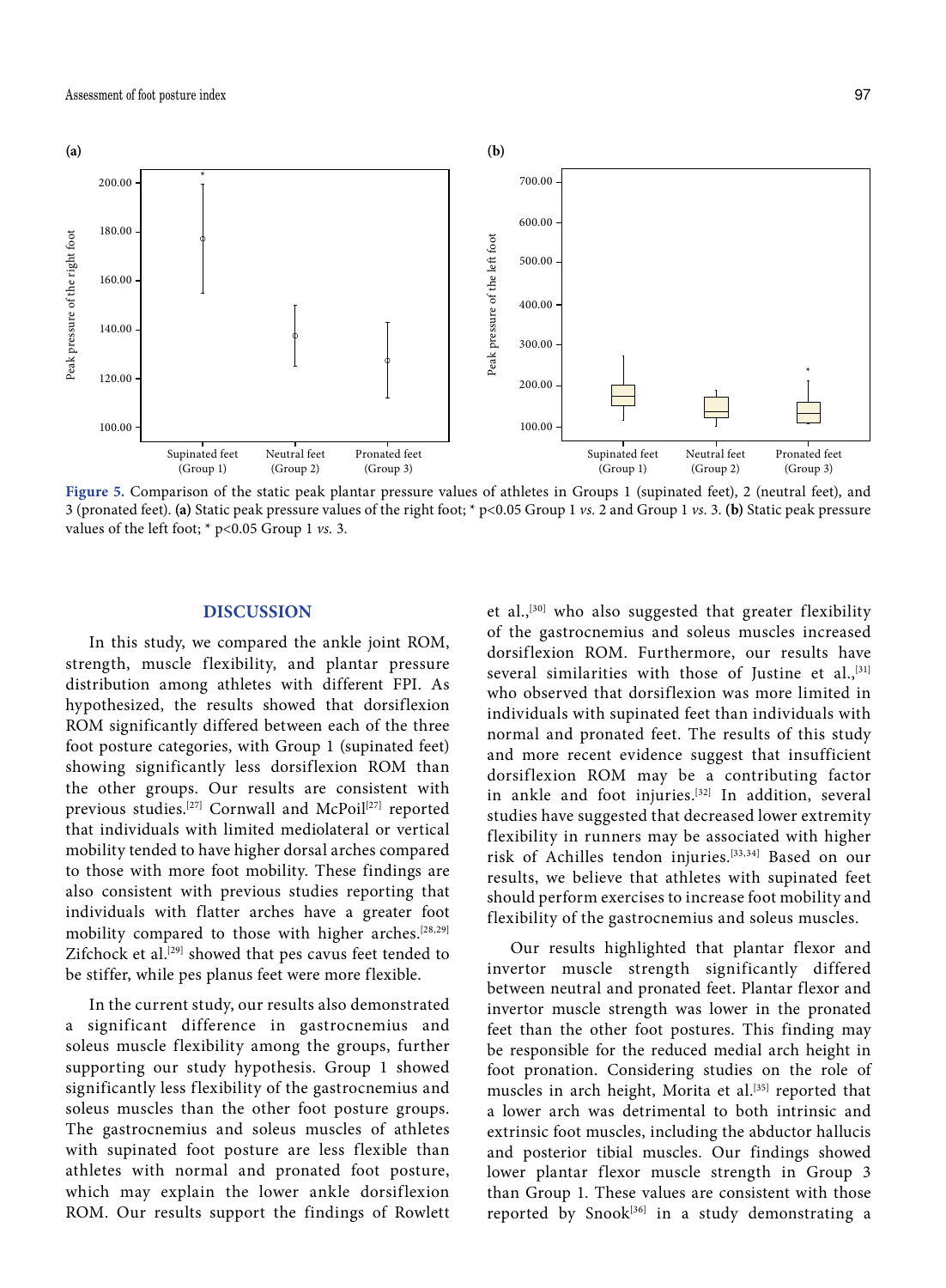relationship between medial longitudinal arch and plantar flexor torque. Our results indicated that the plantar flexors of pronated feet had a lower concentric force compared to the neutral feet. This supports the biomechanical theory that hyperpronated feet are disadvantageous in terms of the lever arm of the Achilles tendon and plantar flexors.[37] In addition, in the present study, the pronated group demonstrated significantly lower maximum torque, maximum work, and total work values than the neutral group for the right plantar flexor muscles at an angular velocity of 60°/sec. Furthermore, significant differences were noted between Groups 2 and 3 in terms of the total work values of the left plantar flexors muscle at 60°/sec. On the other hand, the total work values of the right ankle evertor muscles at 240°/sec were significantly lower in Group 1 than Group 2. These results suggest that athletes with pronated feet could benefit from performing exercises designed to increase the strength of the plantar flexor and invertor muscles.

Cobb et al.[38] found that a high arch and increased invertor muscle strength could lead to decreased mediolateral postural stability. The results of the present study indicate that supinated feet exhibit higher peak pressures for the total foot during static bilateral standing. There are several possible explanations for this observation. To illustrate, the plantar tissues may stiffen in adult athletes, leading to increased plantar pressure. An alternative explanation is that limited dorsiflexion and eversion ROM may cause stiffness and increased plantar pressure in the supinated foot, as described previously.<sup>[16,39]</sup> Han et al.<sup>[16]</sup> found that the plantar pressure values of individuals with low arch foot posture were lower than in individuals with neutral foot posture. The findings of the present study also corroborate with the results reported by Williams et al.<sup>[40]</sup> in runners with high arches.

The main limitation of the present study is that the sample group comprised male athletes only. The use of convenience sampling may be a source of bias in the results. Another limitation is that only plantar pressure data of whole feet were measured. To gain a better understanding of the influence of foot posture, future research should concentrate on foot masking (forefoot, midfoot, lateral, and medial foot); in addition, the plantar pressure should be evaluated during dynamic tasks. Finally, in this study, simultaneous kinematic and electromyographic data were unable to be collected during plantar pressure data collection; therefore, no conclusions can be drawn regarding interactions between foot posture and foot biomechanics.

In conclusion, our study results show that foot posture is associated with differences in ankle dorsiflexion and eversion ROM, flexibility of the gastrocnemius and soleus muscles, strength of the plantar flexor, invertor, and evertor muscles, and peak pressure distribution. Based on these results, athletes with supinated feet are encouraged to perform exercises to increase foot mobility, evertor muscle strength, and gastrocnemius and soleus muscle flexibility. On the other hand, athletes with pronated feet should do exercises to increase the strength of the plantar flexor and invertor muscles. Increasing the strength of the muscles acting on the ankle would reduce the risk of injury and enhance performance in athletes. This study may contribute to the rehabilitation of athletes with foot deformities by identifying biomechanical variations in specific foot posture index. It may also guide training programs for amateur sportspersons by raising awareness of the necessity of the development and usage of proper insoles. Finally, the results may be beneficial both in designing insoles or sports footwear for athletes and creating individual-based training plans.

#### **Acknowledgments**

The study was supported by Eskisehir Technical University (Project number: Eskisehir Technical Uni./BAP 1501S035). The author would like to thank the subjects for their collaboration and support.

## **Declaration of conflicting interests**

The authors declared no conflicts of interest with respect to the authorship and/or publication of this article.

### **Funding**

The authors received no financial support for the research and/or authorship of this article.

#### **REFERENCES**

- 1. Sun PC, Shih SL, Chen YL, Hsu YC, Yang RC, Chen CS. Biomechanical analysis of foot with different foot arch heights: A finite element analysis. Comput Methods Biomech Biomed Engin 2012;15:563-9.
- 2. Panichawit C, Bovonsunthonchai S, Vachalathiti R, Limpasutirachata K. Effects of foot muscles training on plantar pressure distribution during gait, foot muscle strength, and foot function in persons with flexible flatfoot. J Med Assoc Thai 2015;98 Suppl 5:S12-7.
- 3. O'Brien DL, Tyndyk M. Effect of arch type and Body Mass Index on plantar pressure distribution during stance phase of gait. Acta Bioeng Biomech 2014;16:131-5.
- 4. Blackwood CB, Yuen TJ, Sangeorzan BJ, Ledoux WR. The midtarsal joint locking mechanism. Foot Ankle Int 2005;26:1074-80.